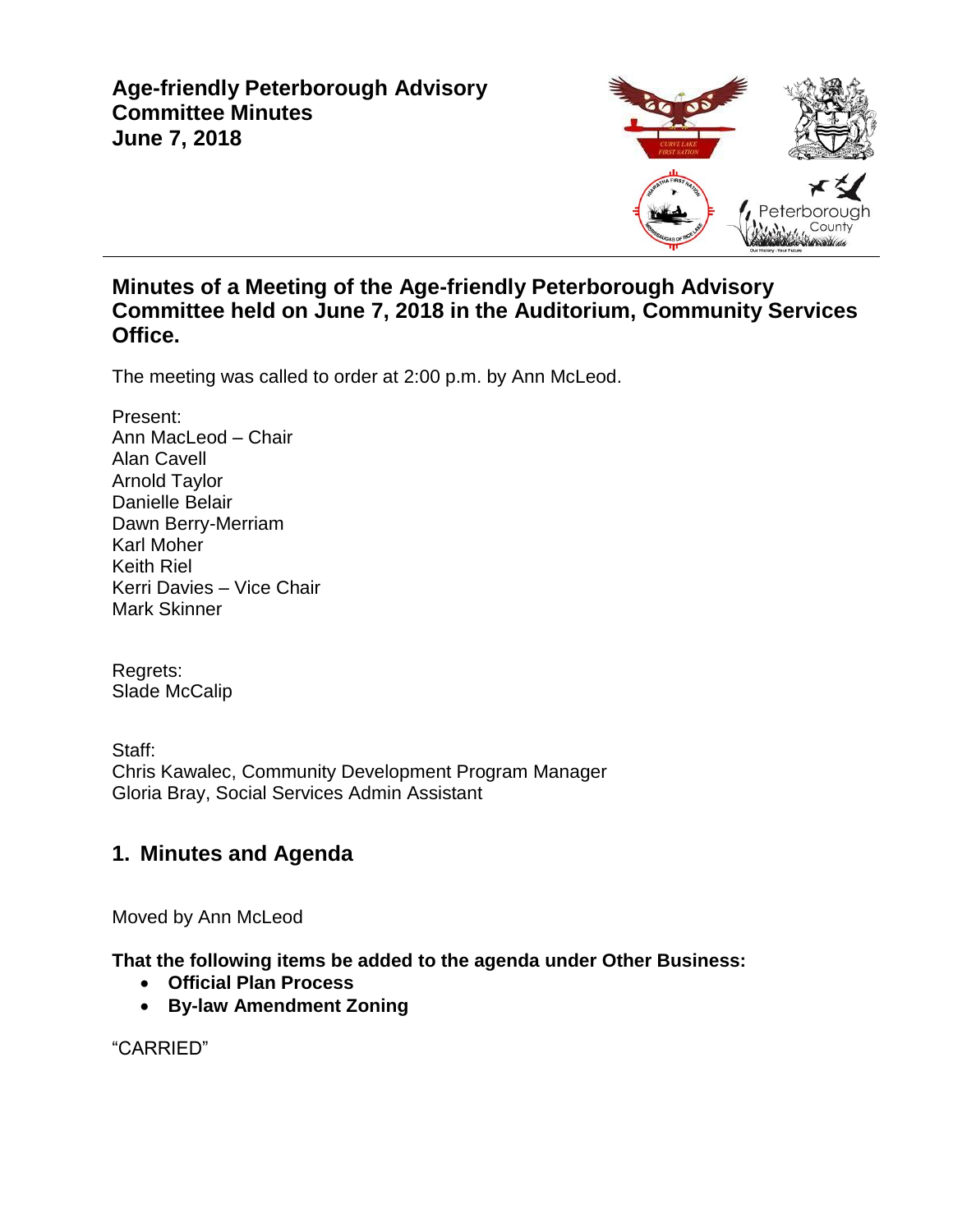#### **Minutes – March 28, 2018**

Moved by Alan Cavell

**That the minutes of the Age-friendly Peterborough Advisory Committee held on March 28, 2018 be approved.**

"CARRIED"

### **Consent Agenda**

No items were passed as part of the Consent Agenda

### **2. Disclosure of Pecuniary Interest**

There were no disclosures of pecuniary interest.

## **3. Community Development Program Manager Report AFPAC18-008 Status Report of the Community Development Program Manager**

- 3.4.Committee suggested that Justin Sutton attend the AFPAC October 2018 meeting to provide an overview of the work done to-date.
- 3.5.Committee suggested that County staff person attend some of the township presentations being made.

Working Together meeting: Ann, Dawn and Kerri volunteered to work on the planning of this meeting.

Meeting Effectiveness Survey: Committee recommended that a call out for agenda items be made by the Chair in advance of AFPAC meetings.

Moved by Kerri Davis

**That the Age-friendly Peterborough Advisory Committee approves the recommendation outlined in Report AFPAC18-008 dated June 7, 2018 of the Community Development Program Manager.**

**That Report AFPAC18-008 be received for information.**